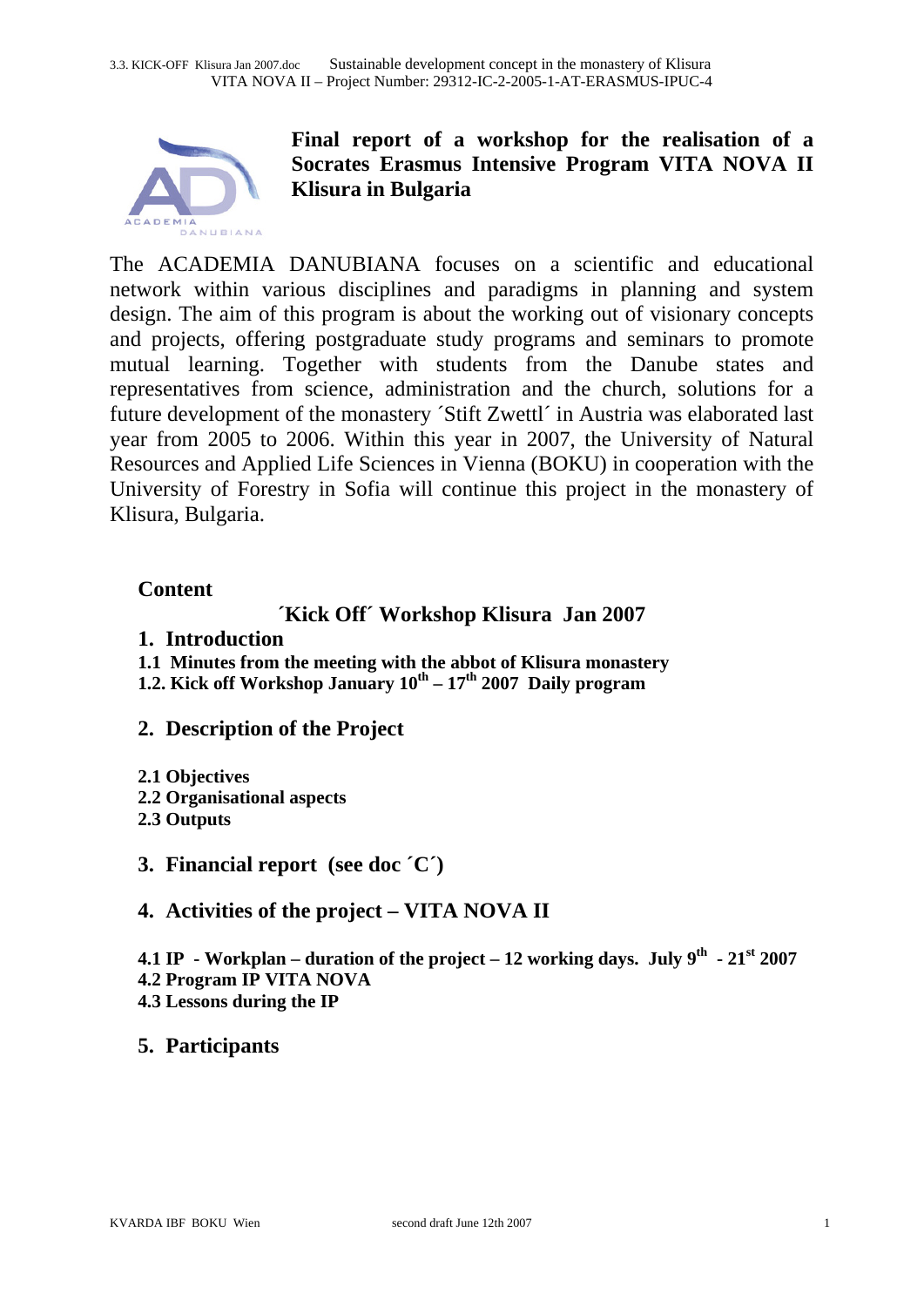# **1. Introduction**

For starting the second phase of the VITA NOVA project for 2006 till 2007 we were organizing a joint meeting between the University of Natural Resources and Applied Life Sciences in Vienna (BOKU) in cooperation with the Lesotechnical University in Sofia for preparing the second phase (2006 till 2007) within the Socrates Erasmus Intensive Program (IP) called VITA NOVA. (see chap. 1.2)

The participants of this Kick off meeting from January  $11<sup>th</sup>$  to January  $17<sup>th</sup>$  2007 were: Juraj Berdis, Roman Grünner, Elena Dragozova\_Ivanova, Ivan Paligorov, Werner Kvarda, Katinka Mihova, Georgy Pouhalev.

The second phase of the VITA NOVA project from 2006 to 2007 will take place in the monastery of Klisura in Bulgaria. We were already informing Dec. 18<sup>th</sup> 2006 the office "Education, Audiovisual and Cultural Executive Agency" in Brussels.  $<sup>1</sup>$ </sup>

Within the first phase from 2005 to 2006 the VITA NOVA project took place in Stift Zwettl in Austria with five universities from Sofia, Belgrade, Bratislava, Linz and Vienna.

The very idea about these international workshops was to develop sustainable projects over unlimited growth, fostering new economic concepts for the future and also to preserve nature cultural heritage. During the Intensive program the students were working on projects like regional development, making proposals for restoration of buildings for new functions and also elaborating dates for future economic activities and concepts for the monastery in Stift  $Zwettl.<sup>2</sup>$ 

Our common goal is a vision, based on the group's hopes and finally specifying measures what can be done on different problems with priorities on short and long time actions. Therefore we will invite experts and students from various disciplines to enable for all the participants a transdisciplinary understanding of the site of the monastery itself and the surrounding region.

The management of the monastery in Klisura has discussed the launch of tourist services for the guests and the visitors. The vision of the abbot is for something including accommodation relaxation and recreation and the development of sport areas.<sup>3</sup>

In addition to this final report of the preparatory meeting in January 2007 we were already preparing an Agreement for organizational and financial aspects about the realization of the VITA NOVA project.<sup>4</sup>

1

<sup>&</sup>lt;sup>1</sup> Mrs. Maria-Luisa Garcia-Minguez (Avenue du Bourget, 1 Bour 2/61) 1140 Brussels http://eacea.ec.europe.eu email : maria-luisa.garcia-minguez@ec.europa.eu <sup>2</sup>

See our publication "VITA NOVA Sustainable development concept in the monastery Zwettl" – download on our website

 $3$  see paper Nr. 7

KVARDA IBF BOKU Wien second draft June 12th 2007 2 <sup>4</sup> Doc <sup> $\hat{C}$ </sup> - Vereinbarung über die Durchführung des VITA NOVA Projektes (deu+bulgarisch) in Vorbereitung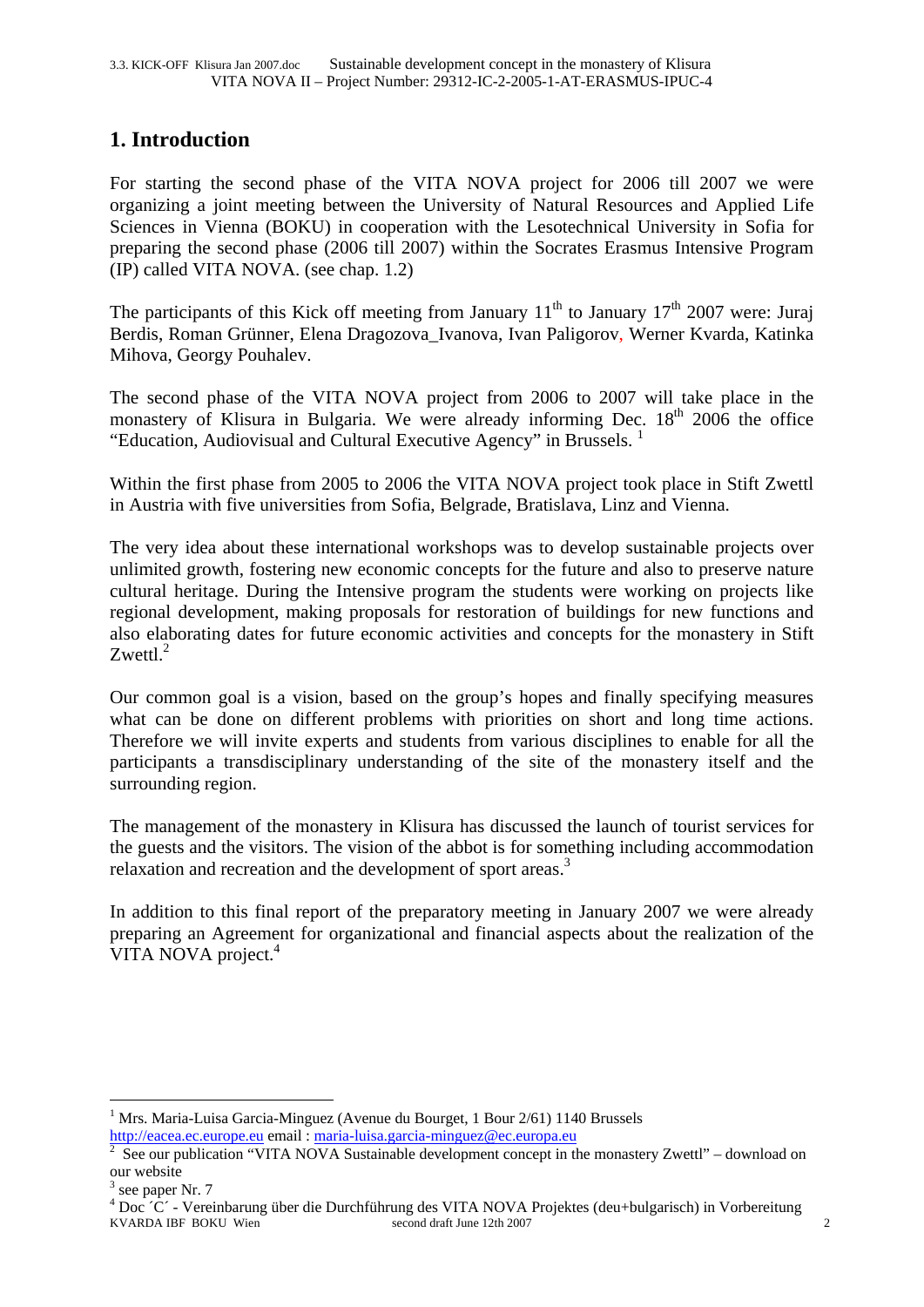## **1.1 Minutes from the Meeting with the Abbot of Klisura Monastery Father Antim Date: 13.01.2006, 13:00 pm Report done by Dobri Borislavov**

Father Antim wants the Monastery to be an example for stability and believe. He appeals for the wise usage of the material goods. He is on a position to invest not as much in innovations but in renovation of the appearance of the buildings at the monastery.

The management of the monastery has discussed the launch of tourist services for the guests and the visitors. The vision of the Abbot is for something including accommodation, relaxation and recreation. The monastery needs hot water and central heating for sure. The development in this direction is pretty necessary for the institution.

The Abbot was talking with very wise sayings concerning the topics and proposals we were discussing. He pointed out very interesting issues and he was trying to explain the current situation using very attractive comparisons. He mentioned his positive attitude for the development of sports areas for the closest to the monastery buildings land properties (at present lawns for the cattle).

In consideration were the issues for international communication and collaboration. He said he is open for such activities. He was warmly accepting our proposal after the concise description we made to him. He showed his impression for the situation and being presented with the outcomes of VITA NOVA project conducted the previous year in Zwettl was an very modest with his saying 'we don't have so much to show'. Describing this situation he just said that 'God makes this difference because he wants to challenge us, to test us while we become stronger'. Concerning the possibilities for communication and international cooperation he was really precise "Those who are trying to escape the communication are trying to escape of the legacy of love, the chance to love each other. God is LOVE."

Father Antim showed his believes to invest in the young generation. He said that our mission is to turn our new vision to the growing new generation presented by the children and youth. He was again wisely descriptive "The children and the youth are the flowers of a mission. If we don't care for them they don't grow and don't blossom". He made a conclusion for the children in Bulgaria as saying they are growing in time of 'fire and water'. But genetically inherited for the Bulgarians is the humbleness consisted of patience and stoicism. It is also the genetic frame of mind and spirit. For the children he made the following comparison "As much you try to smash the flower as stronger is its fragrance". He said that all the institutions in Bulgaria are criticized a lot at the moment. The reason is that they invest in something that is not going to come back. That is why he said the best way to avoid this is to invest in children and youth.

"Even if you get the shine of all stars is not the same like to get the shine of Sun".

"The christening is one big moment in the life of people".

"As the wreath consists of leaves and flowers nevertheless being the leaves we will be part of it together with the flowers" – this was mentioned concerning the joining of Klisura Monastery to the VITA NOVA II Project. Thus he compared Zwettl with the flowers concerning the wealth and big history of the monastery. This was supported with the saying:" God has created the nightingales and the crowns to listen to both their songs".

#### *Conclusion*:

### "**Nevertheless the differences of status and possibilities we are both of Earth because the bless of God and we have to fulfill our mission."**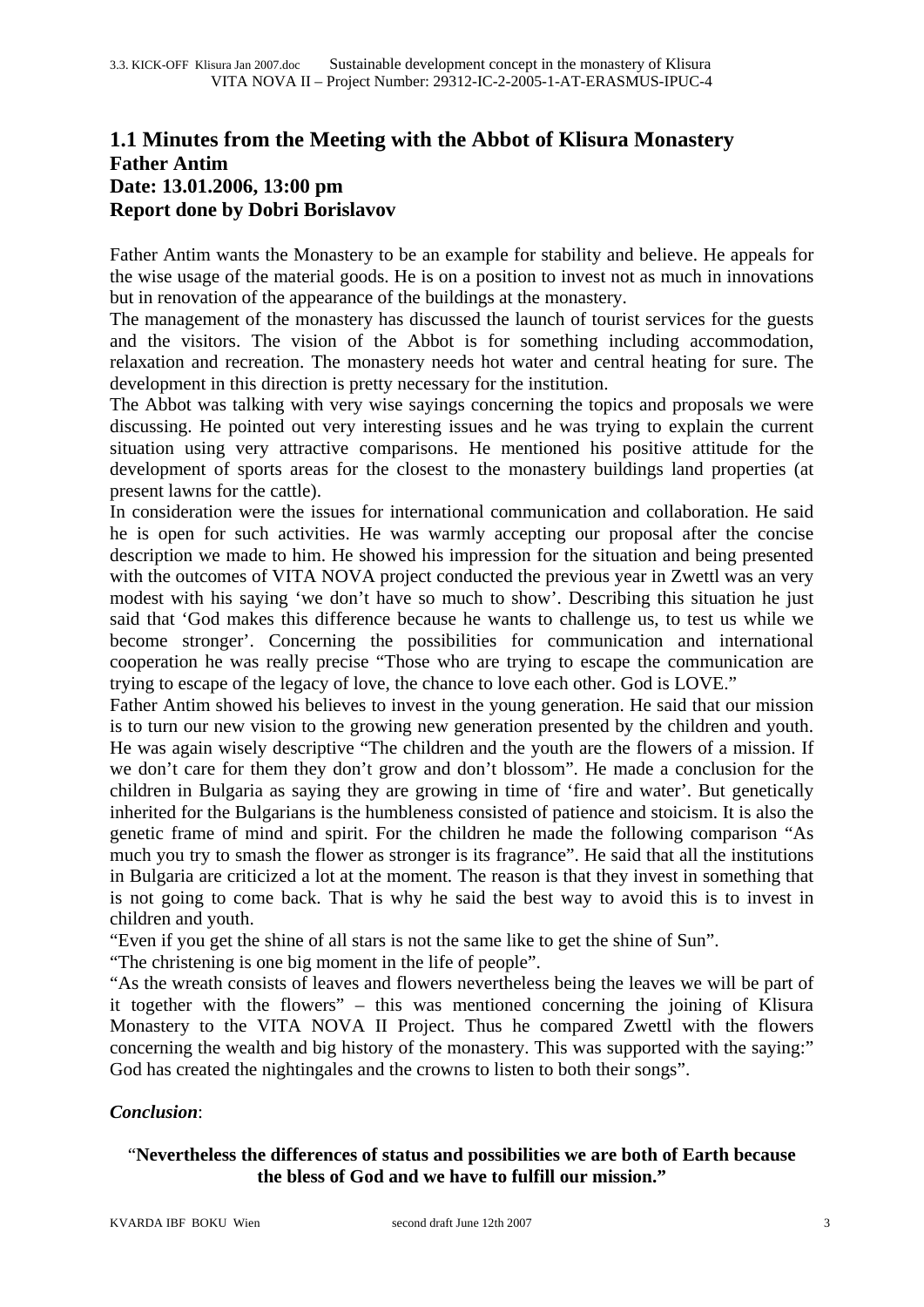# **1.2 DAILY PROGRAM – Kick Off WORKSHOP January 10th – 17th 2007**

| Date  | Hour     | Action                               | Responding people                    | Remarks                        |
|-------|----------|--------------------------------------|--------------------------------------|--------------------------------|
| 09.01 | 20:03    | Departure-Vienna- by train           | Kvarda                               |                                |
| 10.01 | 19:00    | Arrival Sofia                        | Prof. Pouhalev,                      |                                |
|       | 20:00    | Lodging dormitories, Forestry        | Dobromir Borislavov                  |                                |
|       |          | Faculty, Student town in Sofia       |                                      |                                |
| 11.01 | 10:00    | Meeting in the rectors office        | Nino Ninov,                          | <b>Rector Ninov</b>            |
|       |          |                                      | Katinka Mihova, Kvarda               | will invite rector             |
|       |          |                                      |                                      | Duerstein                      |
|       | 11:00    | Lecture: Sokrates Erasmus IP         | Kv, Students from the                | Big interest for               |
|       |          | VITA NOVA and IPSOIL                 | Forestry Faculty 4 <sup>th</sup> and | European                       |
|       | 13:00    |                                      | $5th$ year                           | programmes                     |
|       | 15:00    | Meeting – Deans office               | <b>Ivan Paligorov</b>                | $+$ Bologna                    |
|       |          |                                      | Vladislav Todorov                    | process                        |
|       |          |                                      | Katinka Mihova                       | $+ IP$ - contact               |
|       |          |                                      |                                      | stud+profs                     |
|       | 16:00    | Meeting coordinator Erasmus          | Regina Raicheva                      | Experience with                |
|       |          |                                      |                                      | IP projects                    |
|       | 17:00    | Meeting G.I.S. institute             | <b>Emil Galev</b>                    | Cooperation                    |
|       |          |                                      |                                      | during the IP                  |
|       | 17:30    | Visit Computer center                | Katinka Mihova,                      | Contact with the               |
|       |          |                                      | students $5th$ year                  | students                       |
| 12.01 | $11:00-$ | Lecture: Permaculture design         | Kv, Students from the                |                                |
|       | 13:00    | and transdisciplinary                | Forestry Faculty 4 <sup>th</sup> and |                                |
|       |          | management                           | $5th$ year                           |                                |
|       | $14:00-$ | Presentation of the VITA             | Prof. Pouhalev, Mihova,              | Discussion                     |
|       | 16:00    | NOVA project, organisational         | E.Dragozova                          | about the                      |
|       | 19:00    | aspects<br>Arriving by plane, STU    | Juraj Berdis and Roman               | communication<br>Assisting the |
|       |          | participants                         | Grünner                              | project                        |
|       | 20:00    | Dinner in the Student town           | Profs and students                   | Meeting                        |
|       |          |                                      |                                      | <b>ELASA</b> students          |
| 13.01 | $9:00-$  | Going by car northwest, to the       | Ivan Paligorov, Katinka              | Beech tree                     |
|       | 11:00    | <b>Experimental Station Petrohan</b> | Mihova, Prof. Pouhalev,              | (Fagus) forests                |
|       |          | in Burzia village, from the          | Elena Dragozova, Juraj               | next to the                    |
|       |          | Lesotechnical University (ca.        | Berdis, Roman Grünner,               | Serbian border                 |
|       |          | 80 km from Sofia)                    | Dobromir Borislavov                  |                                |
|       | 11:00    | Visiting the place and the           | The group                            |                                |
|       |          | arboretrum in Petrohan               |                                      |                                |
|       | 13:00-   | Going by car to Klisura              | Invitation by father                 | Explaining the                 |
|       | 17:00    | monastery (ca. 6km)                  | Antim,                               | <b>VITA NOVA</b>               |
|       |          |                                      | The group                            | project                        |
|       | 17:00-   | Lecture about the VITA               | The group                            | Project manage-                |
|       | 19:00    | NOVA project                         |                                      | ment and                       |
|       |          |                                      |                                      | financial aspects              |
| 14.01 | 10:00    | Continuing the discussion            | The group                            |                                |
|       | $11:00-$ | Going by car to Berkovica and        | The group was meeting                | Future concepts                |
|       | 13:00    | visiting the town                    | major Milcho Dotsov                  | of a ski resort in             |
|       |          |                                      | and discussing regional              | Stara Planina,                 |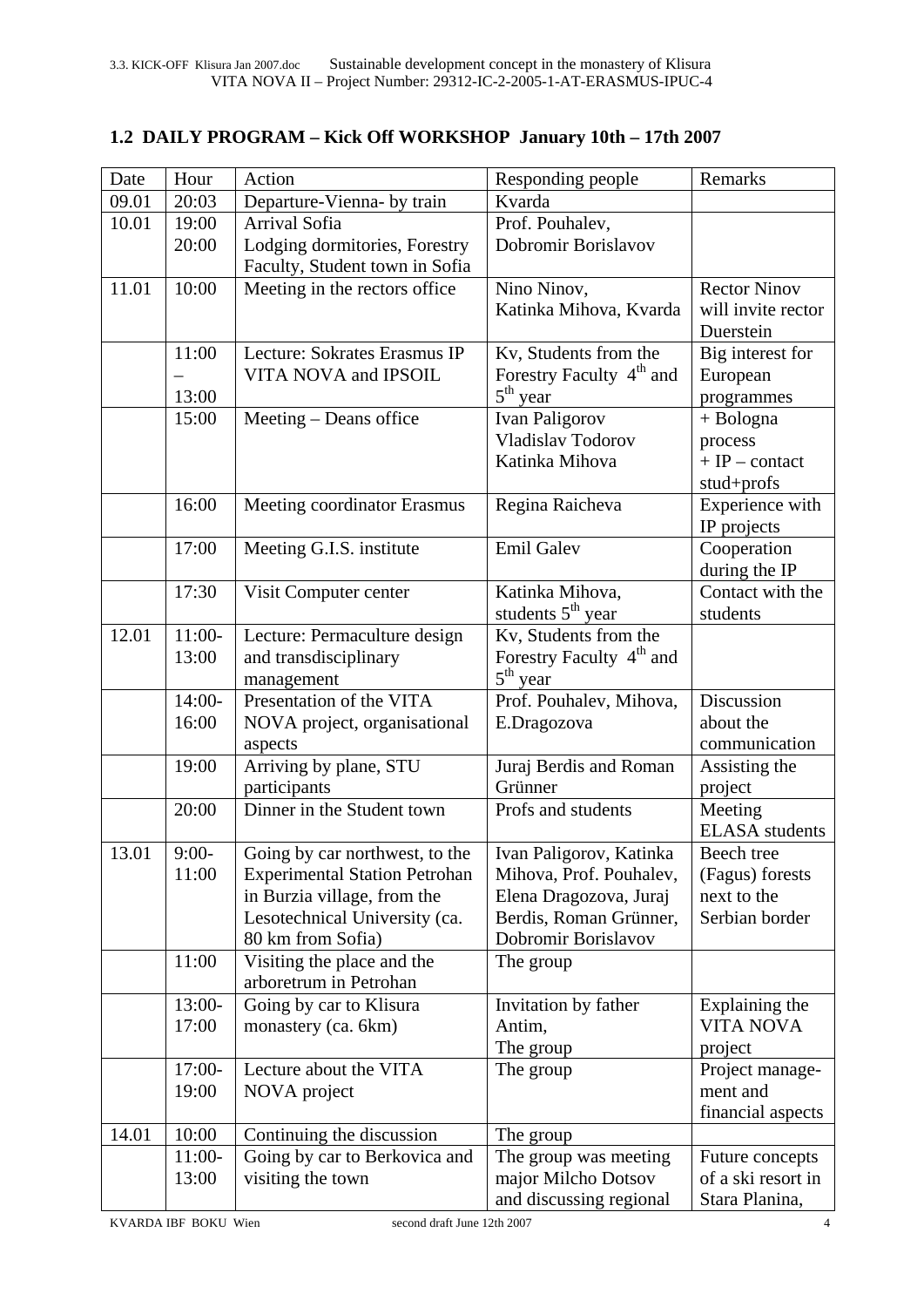|       |           |                               | problems                 | development of     |
|-------|-----------|-------------------------------|--------------------------|--------------------|
|       |           |                               |                          | hot springs        |
|       | 16:00     | Going by car to Sofia         | The group                |                    |
| 15.01 | $10:00-$  | Discussion about the project  | Mihova; Grünner,         | Starting the final |
|       | 11:00     | management VITA NOVA          | Berdis, Dragozova, Kv    | report             |
|       | $11:00-$  | Meeting students in the       | Students from the 2th    | Explaining the     |
|       | 12:00     | Computer lab                  | and $5th$ year           | IP idea            |
|       | $14:00-$  | Working on the final report   | Berdis, Grünner, Kv      | Description, fin-  |
|       | 18:00     |                               |                          | ancial, activities |
|       |           |                               |                          | of the project     |
| 16.01 | $10.00 -$ | Final report continuing       | Mihova, Pouhalev,        |                    |
|       | 12:00     |                               | Berdis, Grünner, Kv      |                    |
|       | $14:00-$  | Continuing final report       | Berdis, Grünner, Kv      |                    |
|       | 18:00     |                               |                          |                    |
|       | 20:00     | International evening         | Prof. Pouhalev, Svetlana | Invitation by      |
|       |           |                               | Anisimova and members    | Ana and Daniel     |
|       |           |                               | from the ELASA group     | Yordanov,          |
| 17.01 | $10:00-$  | Meeting the rector            | Prof. Nino Ninov,        | $+$ Reflexion      |
|       | 11:30     |                               | Katinka Mihova, Berdis,  | + Invitation       |
|       |           |                               | Grünner, Kv              | rector Dürrstein   |
|       | $14:00-$  | Downtown Sofia                | Kv                       |                    |
|       | 22:30     | Departure by train from Sofia | Kv                       |                    |
| 18.01 | 20:00     | Arriving in Vienna            |                          |                    |

#### **Responding people:**

NINO Nino, Rector Prof.Dsc.

- University of Forestry Sofia
- 10, Kliment Ohridsky Bld. BG-1756 Sofia Tel. ++359 (2) 962 5997 e-mail: ninoninov@abv.bg
- POUHALEV Georgy, Prof.
- MIHOVA Katinka, Ass. Prof. Dr. e-mail katinkabg@yahoo.com
- DRAGOZOVA Elena, e-mail elena\_dragozova@yahoo.com
- PALIGOROV Ivan, Assoc.Prof. PhD Dean Faculty of Business Management e-mail ivpalig@ltu.bg

TODOROV Vladislav, Assoc. Prof. PhD Deputy Dean e-mail vtodorov@ltu.bg

- RAICHEVA Regina arch PhD Department of Interior&Furniture Design regina@ltu.bg
- GALEV Emil, Dr.Land. Arch e-mail emil.galev@mail.bg
- DOTSOV Milcho, Major of Berkovitza Y.Radichkov 4,square BG-3500 Berkovitza e-mail ob@berk-bg.com Tel +359 953/88404, or 400, FAX 405
- BERDIS Juraj, STU Bratislava berdis@fa.stuba.sk
- GRÜNNER Roman, STU Bratislava roman@grunner.sk
- KVARDA Werner, Univ. Prof. Arch. Dr. werner.kvarda@boku.ac.at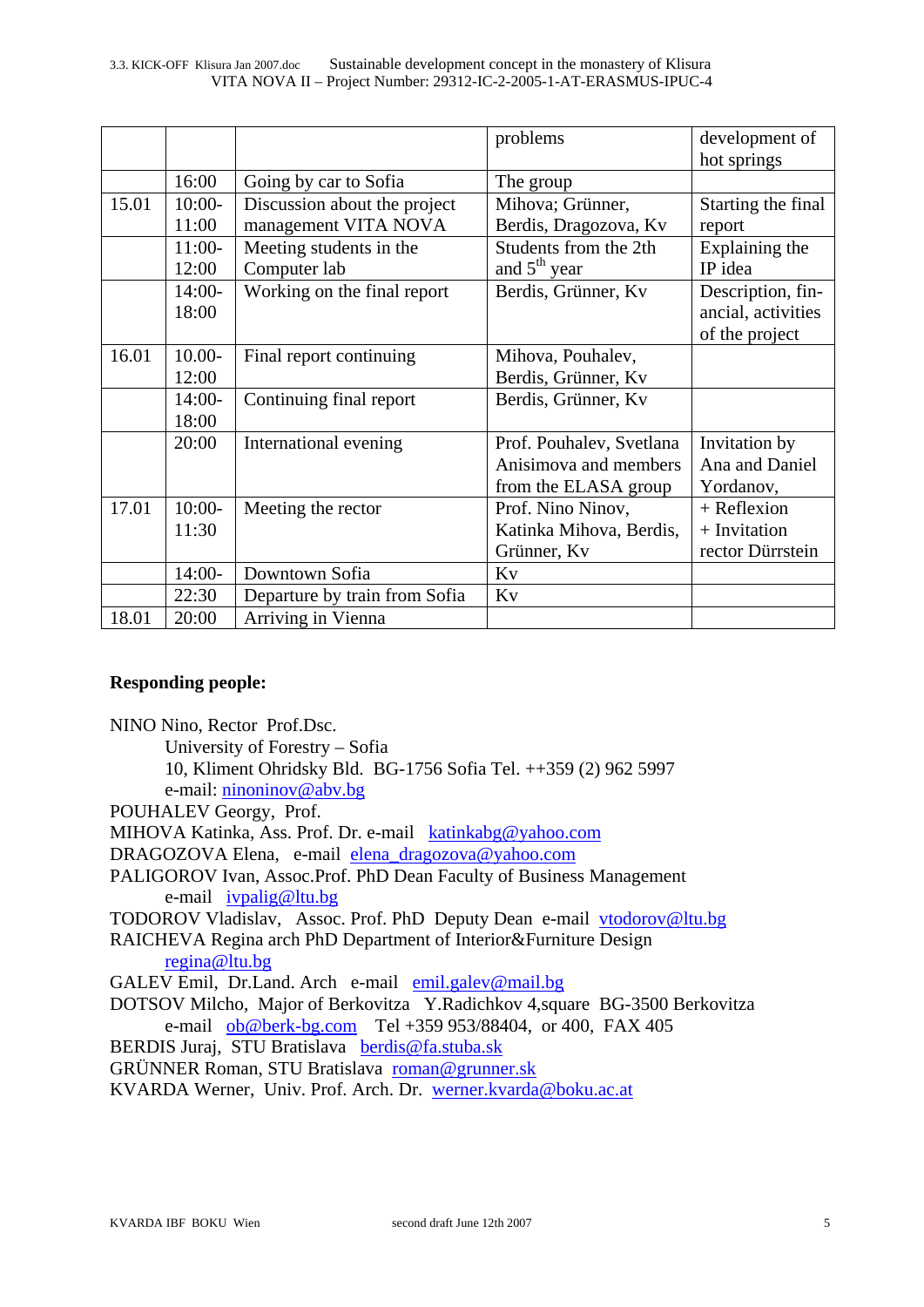# **2 Description of the project 2. Objectives**

**OVERVIEW ABOUT THE PROJECT VITA NOVA II in Klisura** 



#### **Objectives – Monastery Klisura**

-aims and objectives – what are they?

- elaborating concepts for the future (forestry, tourism, architecture) of the monastery
- conceptualizing economic perspectives of the various activities of the monastery

 - Fostering the Integration of pastoral activities for young people in the region -Integration of the IP into existing teaching programs

- Landscape and Regional Planning towards a strategy to protect soil and land
- Ecological Design and solar architecture in relation to the climate convention
- Project management and business plan for medium enterprises

-what do you consider to be innovative about the project in relation to defining or building an European dimension

 - The International Panel on Climate Change (IPCC) for land use and forestry is combining in an emphatic way all issues of land use, climate protection and economic development of the regions.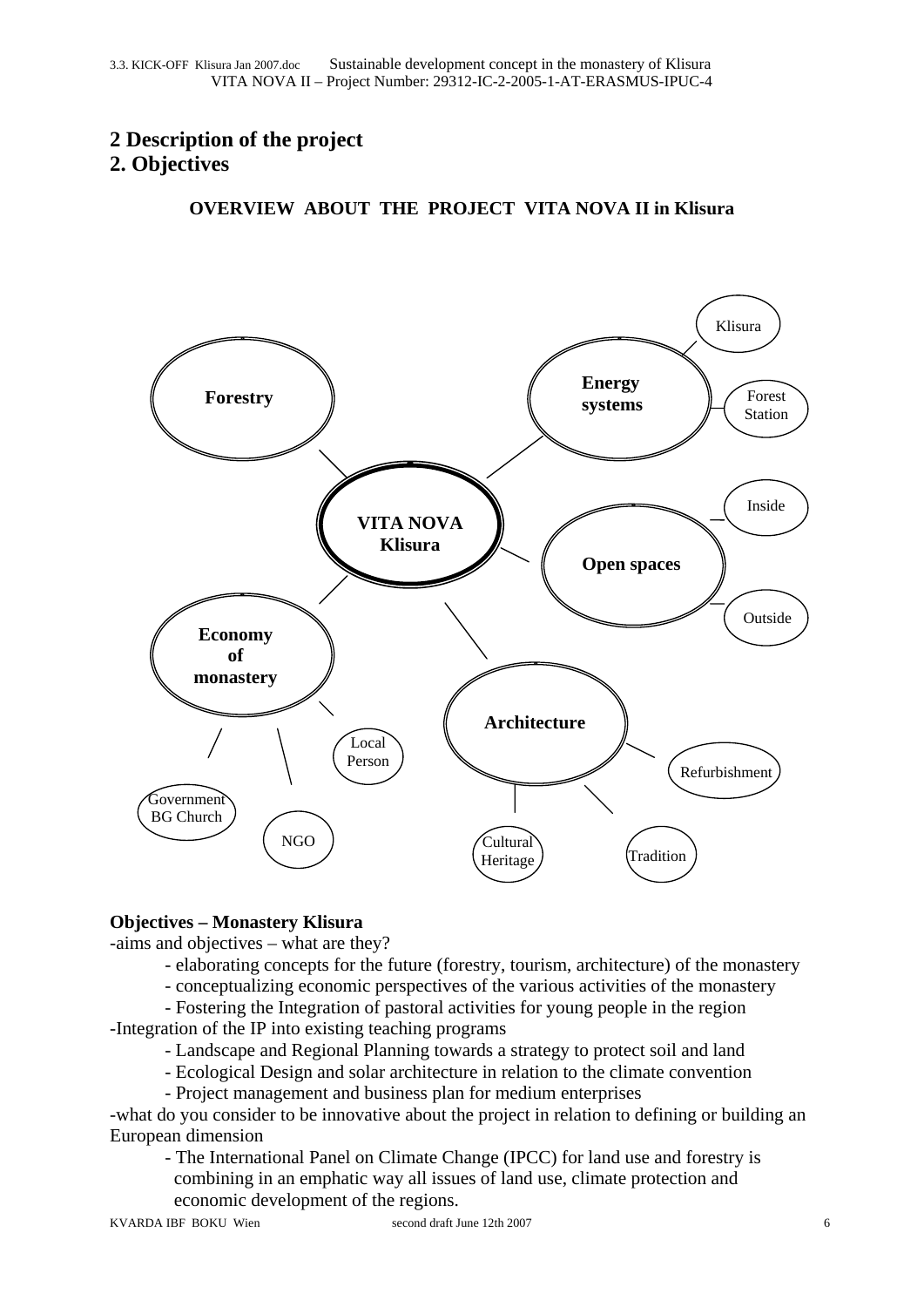# **2.2 Organisational Aspects**

**The project application** VITA NOVA 2 (study year 2006 to 2007) was submitted to Brussels March 1st 2006, project Nr. 29312-IC-2-2005-1-AT-ERASMUS-IPUC-4

The final report of VITA NOVA 1 (study year 2005 to 2006) was sent to Brussels Oct.  $30^{th}$  2006. The Grant Agreement for an Action Agreement and handbook contains information that is designed to help the participants to run our project efficiently.

These general guidelines will be sent with copies to all official project partners (Grant Agreement, related Annexes). We ask all the participants to read the GRANT AGREEMENT in full, including the related annexes and in particular Annex V (Administrative and Financial Handbook for Beneficiaries) available at: http://eacea.ec.europa.eu/static/eu/erasmus/IP/IP06-07\_new.htm

**Partnership:** Our IP project must involve at least 3 participating partner institutions (i.e. those contained within our Grant Agreement, or related contract modification) of which one must be from EU member State.

#### **Period of the IP project**

The action and the period of eligibility of costs shall begin on 01-10-2006 ad shall end on 30-09-2007. Duration of the IP. The IP must last for a minimum of full and continuous subject-related working days. The IP lasts from July  $9<sup>th</sup>$ -21th 2007 in Klisura. The Kick off meeting was taking place in Klisura/Petrohan from Jan  $10^{th}$  to  $17^{th}$  2007.

**Contract Modifications:** Certain changes require formal and written approval from the Executive Agency. These modifications include the following: change of Project Coordinator, change in the Partnership (withdrawal, addition or replacement of one or more partners), change in the Workplan and change of Bank Details. In these cases we must send a written request for an amendment (using the forms provided in Annex A of the Administrative and Financial Handbook), signed and dated by your legal representative, to the Executive Agency. This has to be done by the coordinator.

#### **Specific Guidelines**

**Students:** The Intensive Programme (IP) must involve a minimum of 10 students sent by participating partner institution and traveling from abroad (this minimum requirement does not include students attending from same country as that in which the IP takes place).

**Duration of the IP:** The IP project must last for a minimum of 10 full ad continuous subject-related working days (separated only by a weekend) and a maximum of 3 months. Note that the period of the IP is not the same as the project period (the project period always lasts one year from 1 October to 30 September).

When continuing the 10 working days make sure that you don't include travel time, arrival and departure days, where no subject-related activity takes place (e.g. a one-hour welcome session cannot be considered as a full working day); similarly cultural trips or excursion unrelated to the IP topic are not considered as working days.

**Location/Date of the IP:** The IP project should normally take place in the location and on the dates originally planned and outlined in your application. A change of location or date is permissible as long as the rules of the Erasmus program are respected (e.g. within a participating country); however, you must clearly explain the reasons for any change of location or date within your final report.

### **Specific task of the participating institutions**

The organizational approach and structure of the VITA NOVA project in Klisura has to describe the **roles** of the individual partners (including any non-participation).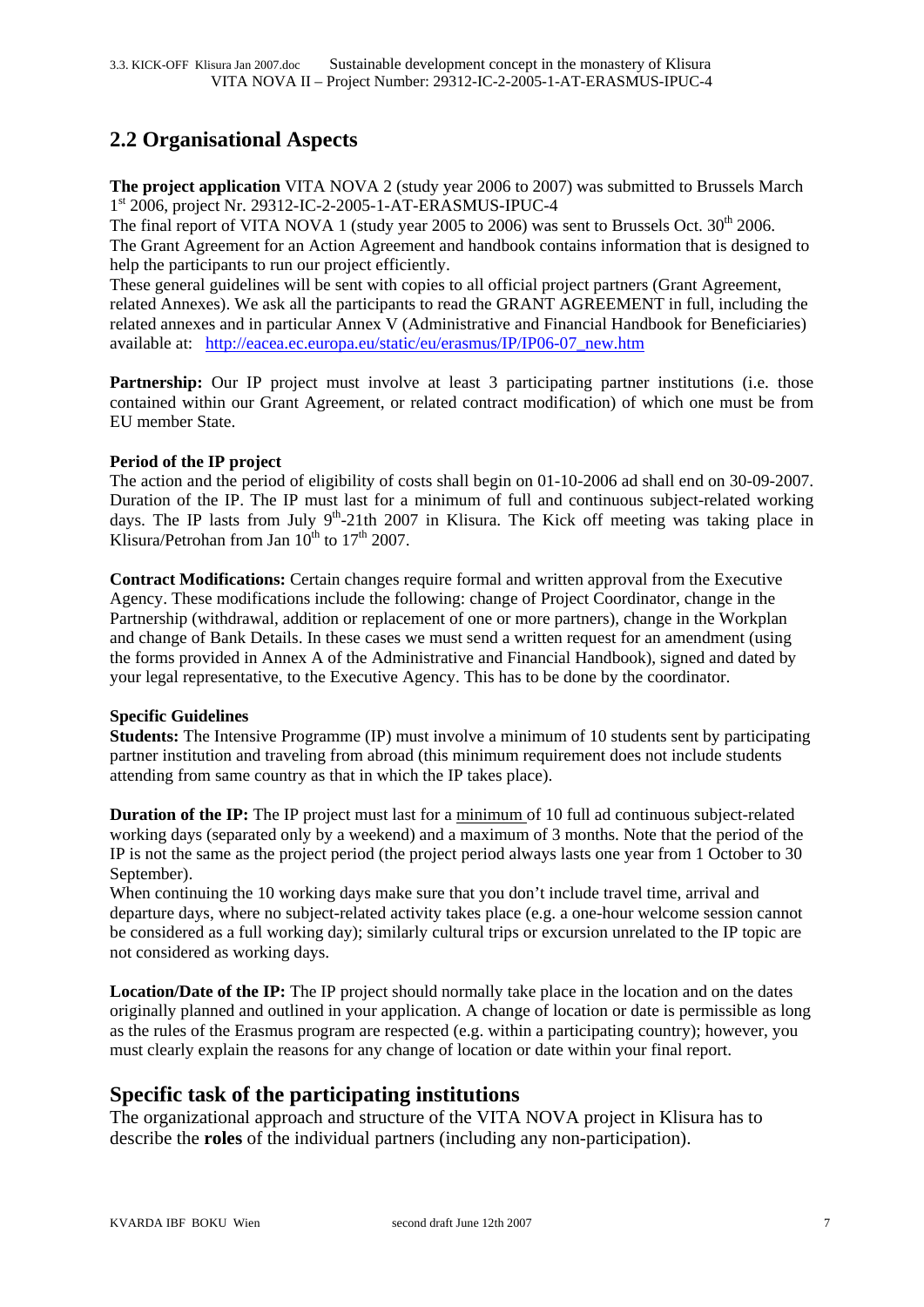#### **BOKU Wien**

Prof. Treberspurg (IKI) is the coordinator of the project. He will be assisted by Prof. Kvarda.(IBF) - Project management

#### **SOFIA Lesotechnical university**

Ass. Prof. Mihova will support the project with specific tasks in cooperation with PhD. students of the university.

- Coordination of the activities
- Invitation of the participating institutions
- preparing and realization of the Kickoff meeting and IP

#### **STU – Bratislava Faculty of Architecture and Civil Engineering**

Ass. Grünner and Ass. Berdis are supporting the project management of the project.

#### **UNIVERSITY OF BELGRADE – Faculty of Forestry**

- contact Prof. Jasminka Cvejic

#### **UNIVERSITY OF APPLIED SCIENCES WEIHENSTEPHAN**

contact Prof. Birgit Schmidt

#### **Transnational cooperation**

We need urgently special forms of communication in order to convey our preliminary task as mentioned in the application, and also techniques from organizational learning such as team learning and systemic thinking.

There are cultural phenomena concerning the relationship between the teacher and the student, the mode of learning within a project, or certain assumptions regarding selforganizational processes.

### **2.3 Outputs**

**Final Report:** Our Final Report must be submitted in two copies to the Executive Agency by the 1<sup>st</sup> November at the latest (this deadline is specified in your Grant Agreement). All eligible rules must be respected (minimum number of students. minimum number of working days, etc.) and information on this must be provided in the Final Report for our project. The ECTS Credits awarded to the participating IP students must also be fully detailed in our Final Report.

The Final Report must always be accompanied by:

- o a detailed program for the Intensive Program (IP);
- o a copy of all products/materials developed in relation to your IP (electronic or printed); and,
- o a detailed list of number of participating students & their respective institutions.

#### **ECTS**

We also have to arrange the academic recognition for the students. The students will achieve their ECTS credits for presenting a case study  $-2$  points, attending the IP 2 points, and finally writing a report 2 points)

#### **Additional Benefits and Spin-offs of the project**

We also should think about the contribution of non-higher education institutions (city of Berkovica – tourism, spa's, etc.) to the expertise and also outputs developed in the project.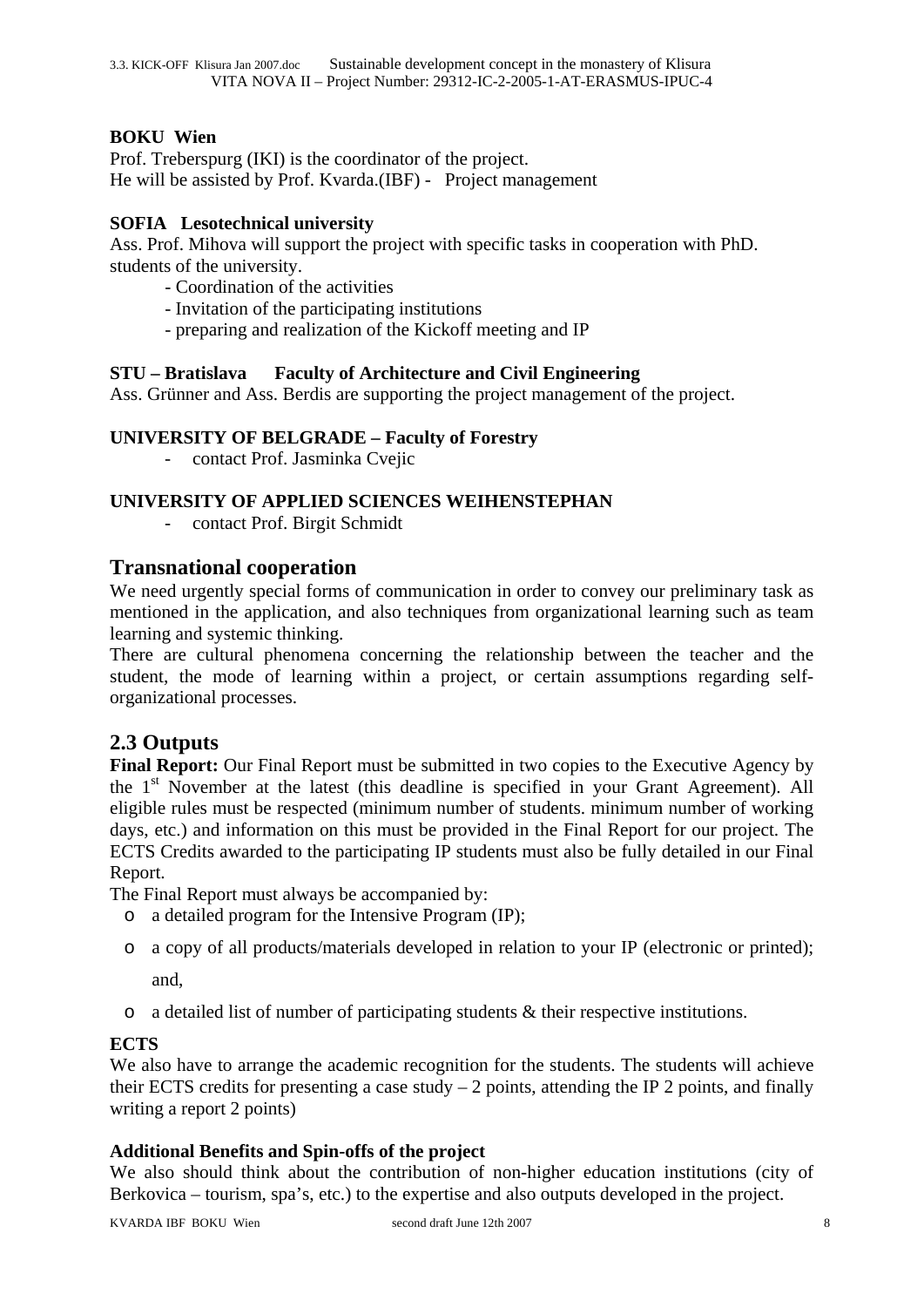# **4. Activities of the project – VITA NOVA II 4.1 WORK PLAN – duration of the project – 12 working days July 9th – 21st 2007 period of the project – Oct. 06 – Aug. 07**

| <b>PHASEN</b>        | <b>ACTIVITIES</b>                          | <b>PARTNER</b>     | <b>RESULT</b>       |
|----------------------|--------------------------------------------|--------------------|---------------------|
| 1. PREPARATORY       | + Project management                       | + Coordination     | + Introduction of   |
| <b>WORK</b>          |                                            | team: Mihova,      | coord. team to all  |
| Oct. 06 - Dec. 06    |                                            | Treberspurg,       | project partners    |
|                      |                                            | Grünner, Berdis,   | $+$ The role of the |
|                      |                                            | Kvarda             | individual partners |
| 2. KICK-OFF          | + Preparatory meeting in Sofia             | $+$ Grünner,       | $+$ Action plan     |
| 10.-17.Jan. 2007     | from Jan. $11^{th}$ to Jan. $17^{th}$ 2007 | Berdis, Kvarda     | + Organisational    |
| Sofia and Klisura    | $+$ Coordination of the activities         | and participating  | approach and        |
|                      |                                            | representatives of | structure           |
|                      |                                            | the Lesotechnical  |                     |
|                      |                                            | university         |                     |
| <b>3.a INVENTORY</b> | + The legal department of the              | + BOKU in co-      | Doc'C' "Vereinbar-  |
| Feb.- April 2007     | BOKU is elaborating an                     | operation with the | ung über die Ab-    |
|                      | agreement between Sofia and                | Lesotechnical      | wicklung des Vita   |
|                      | Vienna - (Mrs. Hopmeier)                   | University         | Nova Projektes"     |
| <b>3.b INVENTORY</b> | + Selection of students and                | + all participants | + Comparable data   |
| $May. - June 07$     | teachers                                   |                    | set and preliminary |
|                      | + Concepts, lectures and case              |                    | info. on the IP     |
|                      | studies to be prepared for the             |                    |                     |
|                      | Intensive program                          |                    |                     |
| <b>4. VITA NOVA</b>  | 1. Introduction                            | + all participants | + Future develop-   |
| <b>KLISURA</b>       | +Case studies and Lectures                 |                    | ment in Klisura     |
| 8.-22. July 2007     | (students and professors)                  |                    | +Action plan as a   |
|                      | 2. Future search conference                |                    | result from the     |
|                      | +Finding common ground                     |                    | Future search       |
|                      | 3. Student work                            |                    | workshop            |
|                      | +Projects in different groups:             |                    | + Strategy model    |
|                      | Forestry, Energy systems, Open             |                    | For the economic    |
|                      | spaces, Economy of the                     |                    | and pastoral work   |
|                      | monastery, Architecture                    |                    | in the monastery of |
|                      |                                            |                    | Klisura             |
| 5. FOLLOW UP         | + set up of future network                 | + all participants | + Final Report      |
| Aug. 07              | project outlook                            |                    |                     |
|                      | + Completion of a final report             |                    |                     |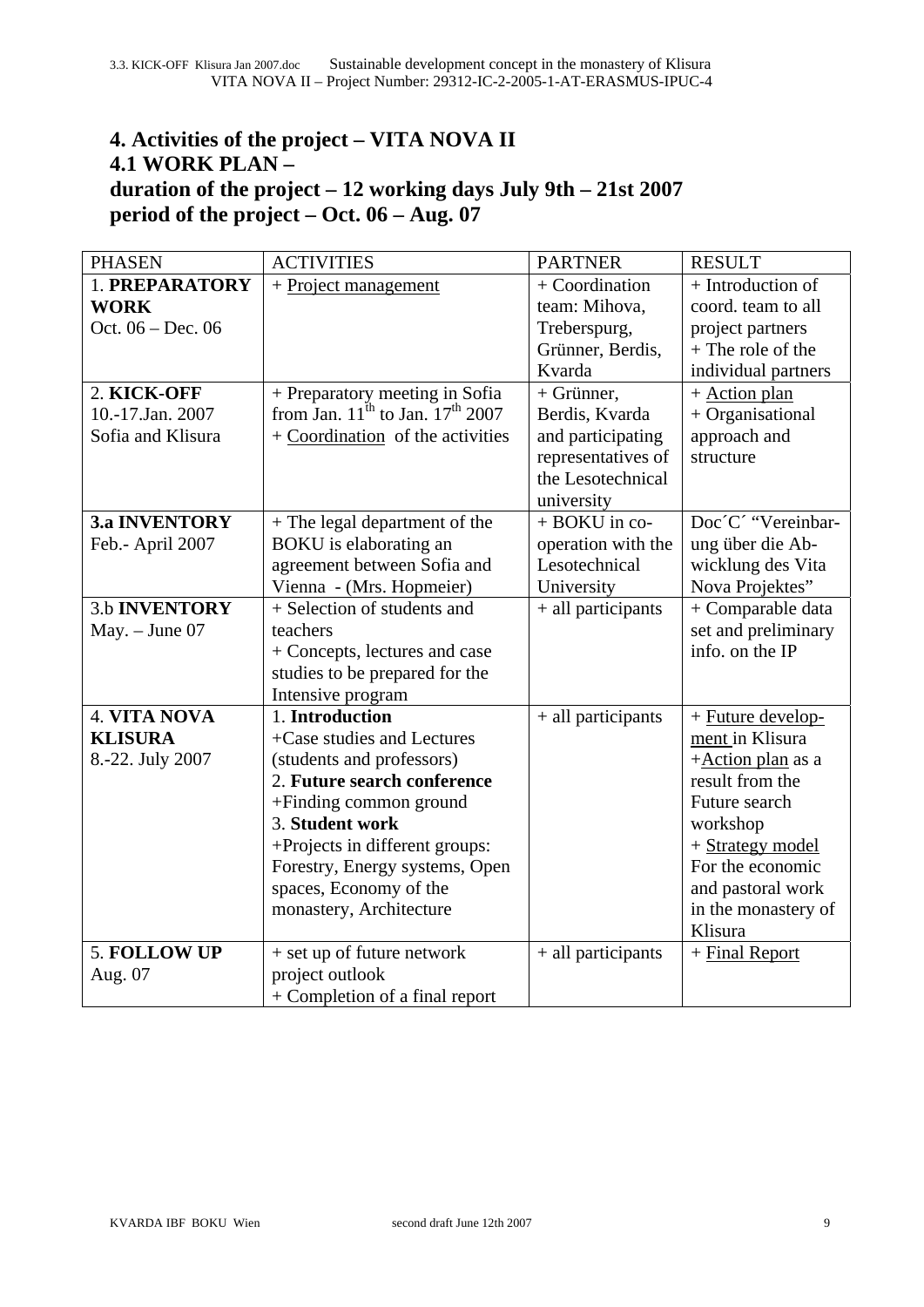|                              | oustaniable development concept in the monastery or Knsura |                                                     |
|------------------------------|------------------------------------------------------------|-----------------------------------------------------|
| Days                         | Time schedule $8:00 - 12:00$                               | Time schedule $14:00 - 18:00$                       |
| Friday July 6 <sup>th</sup>  |                                                            | Fetching the cars at BOKU <sup>5</sup> – Fiat Scudo |
| 2007                         |                                                            | W-67286U (9 persons) – Mercedes Vito                |
|                              |                                                            | W-46582K (8 persons) <sup>6</sup>                   |
| Saturday July                | <b>DEPARTURE VIENNA</b> by car. $8:00^7$                   | Budapest – Belgrade $14:00 - 20:00$                 |
| 7 <sup>th</sup> 2007         | Trip to Bratislava <sup>8</sup> 10:00                      | Overnight staying in Belgrade <sup>10</sup>         |
|                              | Budapest 14:00 <sup>9</sup>                                |                                                     |
| Sunday                       | Belgrade - Sofia $8:00 - 14:00$                            | Transport to the Experimental station               |
| July $8^{\text{th}}$<br>2007 | Arrival of the participants to Sofia                       | from Sofia to Petrohan                              |
|                              | Bus, Train, Car, Plane                                     |                                                     |
| $(1)$ Monday                 | <b>INTRODUCTION</b> Goals, objectives                      | VISITING THE VILLAGE AND                            |
|                              |                                                            |                                                     |
| July 9 <sup>th</sup> 2007    | and aims of the Intensive program                          | <b>KLISURA MONASTERY</b>                            |
|                              | VITA NOVA II                                               | Knowing the place,                                  |
| $(2)$ Tuesday                | <b>LECTURES</b> History, Architecture,                     | <b>CASE STUDIES</b> Students are                    |
| July 10 <sup>th</sup> 2007   | Open spaces, forestry, energy, economy                     | presenting their ideas and concepts                 |
| (3)Wednesday                 | <b>PROJECT WORK</b> Presenting the                         | <b>EXCURSION</b> Berkovica (Tourism,                |
| July $11^{th}$ 2007          | topics and discussion about various                        | Sport and Leisure time development)                 |
|                              | topics (Architecture, energy, etc.)                        |                                                     |
| $(4)$ Thursday               | <b>STARTING PROJECT WORK</b>                               | <b>PROJECT WORK</b> Analysis and                    |
| July 12 <sup>th</sup> 2007   | Analysis and building-survey of the                        | diagnosing of open spaces                           |
|                              | monastery                                                  |                                                     |
| $(5)$ Friday                 | <b>PROJECT WORK</b> Continuing of the                      | <b>PROJECT WORK</b> Continuing of the               |
| July $13^{th}2007$           | project work                                               | project work                                        |
| (6) Saturday                 | <b>PROJECT WORK</b> Collecting datas                       | <b>PROJECT WORK</b> Presenting first                |
| July 14 <sup>th</sup> 2007   | and making interviews                                      | results of the building survey and analysis         |
|                              |                                                            | of open spaces                                      |
| <b>Sunday</b>                | Day off - Cultural activity                                |                                                     |
| July 15 <sup>th</sup> 2007   |                                                            |                                                     |
| (7) Monday                   | <b>LECTURES</b> Solar Architecture, Prof.                  | <b>PROJECT WORK</b> Starting design                 |
| July 16 <sup>th</sup> 2007   | Treberspurg                                                | work                                                |
| (8) Tuesday                  | <b>PROJECT WORK</b>                                        | <b>PROJECT WORK</b>                                 |
| July 17 <sup>th</sup> 2007   |                                                            |                                                     |
| (9) Wednesday                | <b>PROJECT WORK</b>                                        | <b>EXCURSION</b> Visiting another                   |
| July 18th 2007               |                                                            | monastery in the region                             |
| (10) Thursday                | <b>PROJECT WORK</b>                                        | <b>PROJECT WORK</b>                                 |
| July 19th <sub>2007</sub>    |                                                            | <b>International Evening</b>                        |
| $(11)$ Friday                | Preparation for the presentation                           | <b>PRESENTATION</b> Representatives from            |
| July $20^{th}$ $2007$        |                                                            | the region and the rectors from                     |
|                              |                                                            | Lesotechnical University and BOKU                   |
| $(12)$ Saturday              | <b>Reflections FOLLOW UP</b>                               | <b>FOLLOW UP</b>                                    |
| July 21st 2007               |                                                            | Final evening                                       |
| Sunday                       | <b>DEPARTURE</b> Petrohan - Sofia                          | Sofia - Belgrade                                    |
| July22 <sup>nd</sup> 2007    |                                                            | Overnight staying in Belgrade                       |
| Monday $23^{\text{rd}}$      | Trip from Belgrade to Vienna                               | Arrival in Vienna                                   |
| Tuesday 24 <sup>th</sup>     | Return of the car                                          |                                                     |
|                              |                                                            |                                                     |

#### **4.2. TRAVEL & PROGRAM IP VITA NOVA KLISURA July 9th – July 21st 2007 Sustainable development concept in the monastery of Klisura**

1

 $5$  fuhrpark@boku.ac.at tel. 0043 1 47654 1134

 $\overline{3}$  Travel costs: 0,32€ per km (approximately 2000km); per day 10,0€ (18 days) – 640€ + 180€ = **820€ per car** 

 $\frac{1}{2}$  Departure: A-1190 Wien – Peter Jordanstrasse 82 (in front of the Exner Haus)

<sup>&</sup>lt;sup>8</sup> Meeting point: in front of the Stavebna Faculty of STU. Radlinskeho 11<br><sup>9</sup> Meeting point: Villapui ut 26

<sup>&</sup>lt;sup>9</sup> Meeting point: Villanyi ut 36

<sup>&</sup>lt;sup>10</sup> Contact: Prof. Jasminka Cvejic

KVARDA IBF BOKU Wien second draft June 12th 2007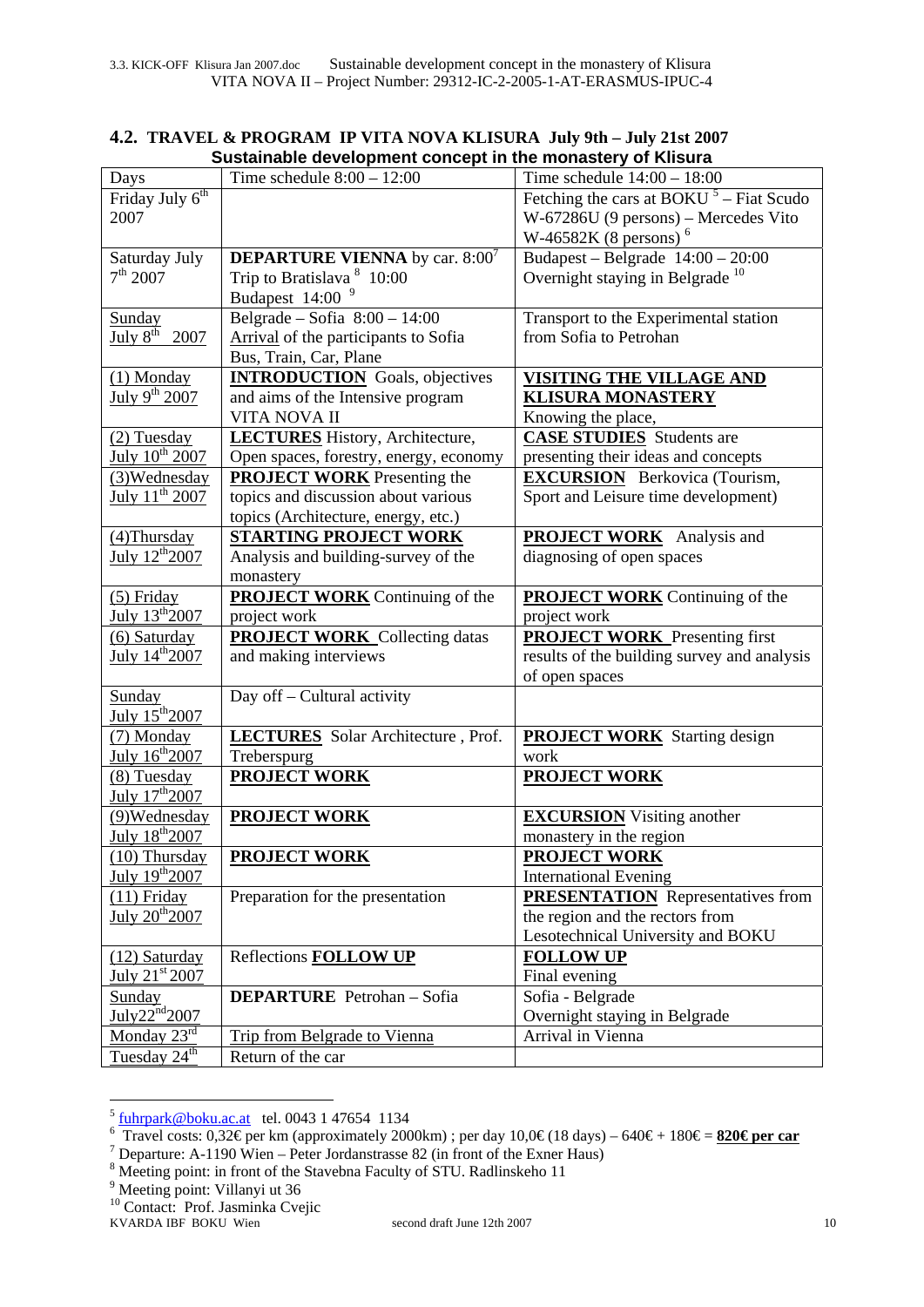# **4.3 Lessons during the IP - concept**

### **Lesotechnical Univesity Sofia**

| Landscape Planning           | Prof. Kovacev     | History of Orthodox Monasteries in Bulgaria            |
|------------------------------|-------------------|--------------------------------------------------------|
|                              | Doz. Tzolova      | Landscape Planning in Bulgaria                         |
| Construction                 | Doz. Pipkov       |                                                        |
| Ecology                      | Prof. Pavlova     | <b>Environmental Strategy Concepts and Monitoring</b>  |
| <b>Business Management</b>   | Prof. Pouhalev    |                                                        |
|                              | Doz. Mihova       |                                                        |
|                              | Elena Dragozova   |                                                        |
|                              | Mrs. Yordanov     |                                                        |
| <b>Faculty of Forestry</b>   | Doz. Kostov       | Afforestation in Stara Lesna Mountains                 |
|                              | Doz. Stipzov      | Silviculture Management in the Klisure region          |
|                              | Doz. Paligorov    | Forest Policy and Land Use Management                  |
| <b>Faculty of Agronomy</b>   | Doz. Bulgarenski- |                                                        |
|                              | Benkova           |                                                        |
| <b>Univ. of Architecture</b> | N.N               | History of Orthodox Monastery in Bulgaria              |
| <b>Klisura</b>               | Monarch           | <b>Orthodox Church</b>                                 |
| <b>Berkovica</b>             | Major             | <b>Milcho Dotsov</b>                                   |
| <b>STU Bratislava</b>        | Grünner           | The Use of Colour in Architecture                      |
|                              | Polomova          | Monasteries in the Slovak Republic                     |
|                              | Kubo              | + Morality, guilt, sustainability, their political and |
|                              |                   | medial reflection                                      |
|                              |                   | + Regional marketing and destination marketing,        |
| <b>Belgrade</b>              | Skocajic          | The Serbian monastery on Mount Athos                   |
| Wien                         | Treberspurg       | "Sustainable Constructions"                            |
|                              | Kvarda            | Ecological awareness and Transdisciplinary             |
|                              |                   | Management                                             |
|                              | Ertl              | "Passive house technology"                             |
|                              |                   |                                                        |

# **5. Participants**

| Full name of the Institution      | UNIVERSITY OF NATURAL RESOURCES AND<br>APPLIED LIFE SCIENCES VIENNA |
|-----------------------------------|---------------------------------------------------------------------|
| Department/Unit                   | Institut für konstruktiven Ingenieurbau - IKI                       |
| Representative of the institution | Univ.-Prof. Arch. DI Dr. Martin Treberspurg                         |
| Address of the institution        | Peter Jordanstrasse 82<br>AT-1190 Wien                              |
| E-mail address                    | martin.treberspurg@boku.ac.at                                       |
| Website                           | http://www.boku.ac.at                                               |

| Full name of the Institution      | UNIVERSITY OF NATURAL RESOURCES AND<br>APPLIED LIFE SCIENCES VIENNA |
|-----------------------------------|---------------------------------------------------------------------|
|                                   |                                                                     |
| Department/Unit                   | Institut für Bodenforschung (IBF)                                   |
| Representative of the institution | Univ.-Prof. Arch. DI Dr. Werner Kvarda                              |
| Address of the institution        | Gregor Mendelstr. 33                                                |
|                                   | AT-1180 Wien                                                        |
| E-mail address                    | werner.kvarda@boku.ac.at                                            |
| Website                           | http://www.boku.ac.at                                               |
|                                   |                                                                     |
|                                   |                                                                     |